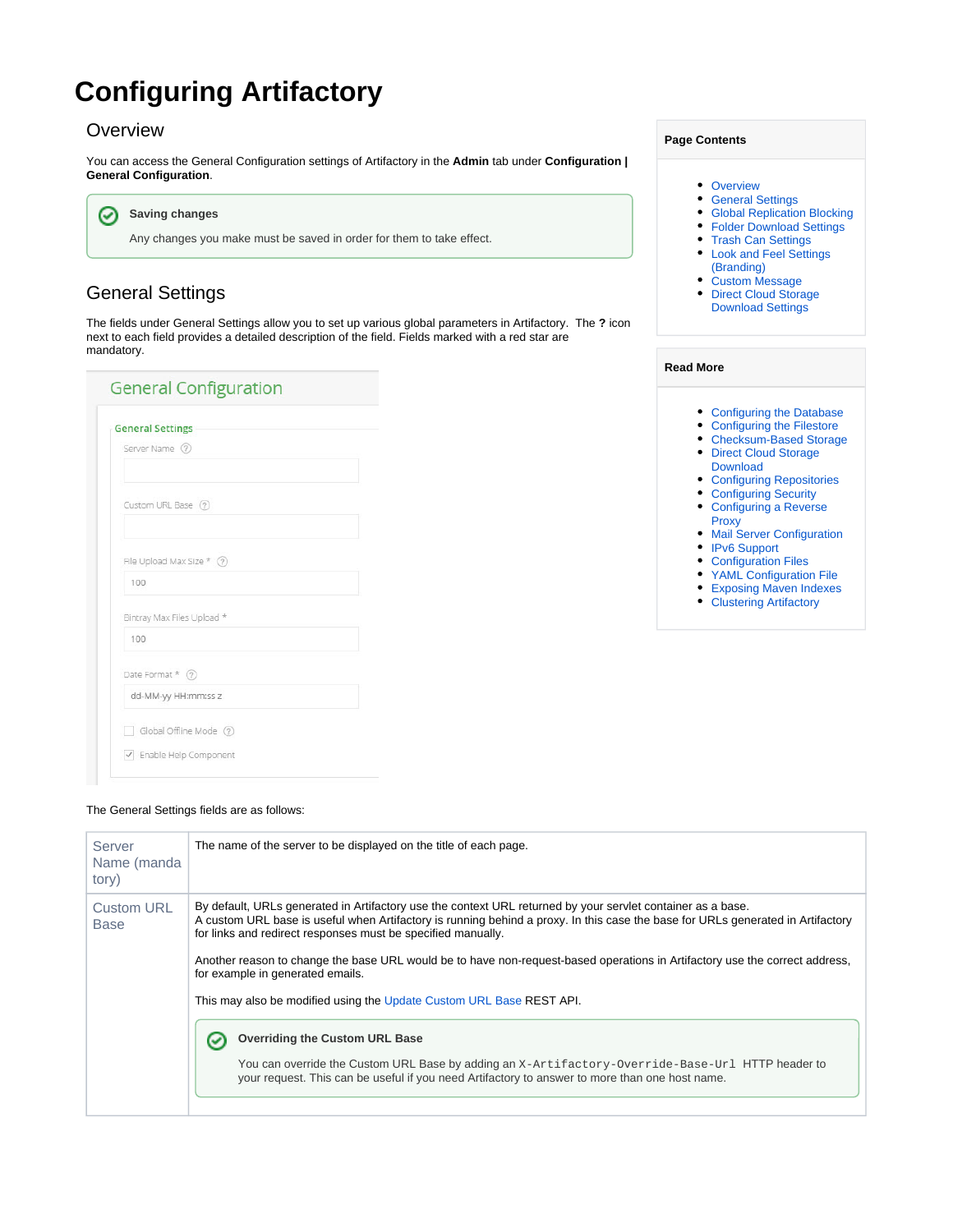| <b>File Upload</b><br>Max Size            |                                                                                                                                                                                                                                           | Maximum size allowed for files uploaded via the web interface.                                    |      |  |
|-------------------------------------------|-------------------------------------------------------------------------------------------------------------------------------------------------------------------------------------------------------------------------------------------|---------------------------------------------------------------------------------------------------|------|--|
| <b>Bintray Max</b><br><b>Files Upload</b> | The maximum number of files that can be pushed to Bintray in a single operation.                                                                                                                                                          |                                                                                                   |      |  |
| Date Format<br>(mandatory)                | The date format for displaying dates in the web interface.                                                                                                                                                                                |                                                                                                   |      |  |
| <b>Global Offline</b><br>Mode             | When checked, Artifactory will behave as if it is not connected to an external network (such as the internet), and therefore, will<br>not query remote repositories (regardless of the offline status of any specific remote repository). |                                                                                                   |      |  |
| Enable Help                               |                                                                                                                                                                                                                                           | If set, Artifactory will display context sensitive help topics in the top right corner of the UI. |      |  |
| Component                                 | Q                                                                                                                                                                                                                                         | Welcome, Admin (Log Out)                                                                          | Help |  |
|                                           |                                                                                                                                                                                                                                           | <b>Browsing Artifactory</b>                                                                       |      |  |
|                                           |                                                                                                                                                                                                                                           | Searching Artifacts                                                                               |      |  |
|                                           |                                                                                                                                                                                                                                           | Deploying Artifacts                                                                               |      |  |
|                                           |                                                                                                                                                                                                                                           |                                                                                                   |      |  |

### <span id="page-1-0"></span>Global Replication Blocking

By configuring Global Replication Blocking, you can enable or disable replication globally as needed.

| <b>Global Replication Blocking</b> |
|------------------------------------|
| Block Replications (?)             |
| Block Push Replications (?)        |
| Block Pull Replications (?)        |
|                                    |

| <b>Block Replications</b>                | When set, push and pull replication will be blocked according to the check boxes below, regardless of the configuration<br>for specific repositories. |
|------------------------------------------|-------------------------------------------------------------------------------------------------------------------------------------------------------|
| <b>Block Push</b><br><b>Replications</b> | When set, push replication will be blocked regardless of the configuration for specific repositories.                                                 |
| <b>Block Pull</b><br><b>Replications</b> | When set, pull replication will be blocked regardless of the configuration for specific repositories.                                                 |

### <span id="page-1-1"></span>Folder Download Settings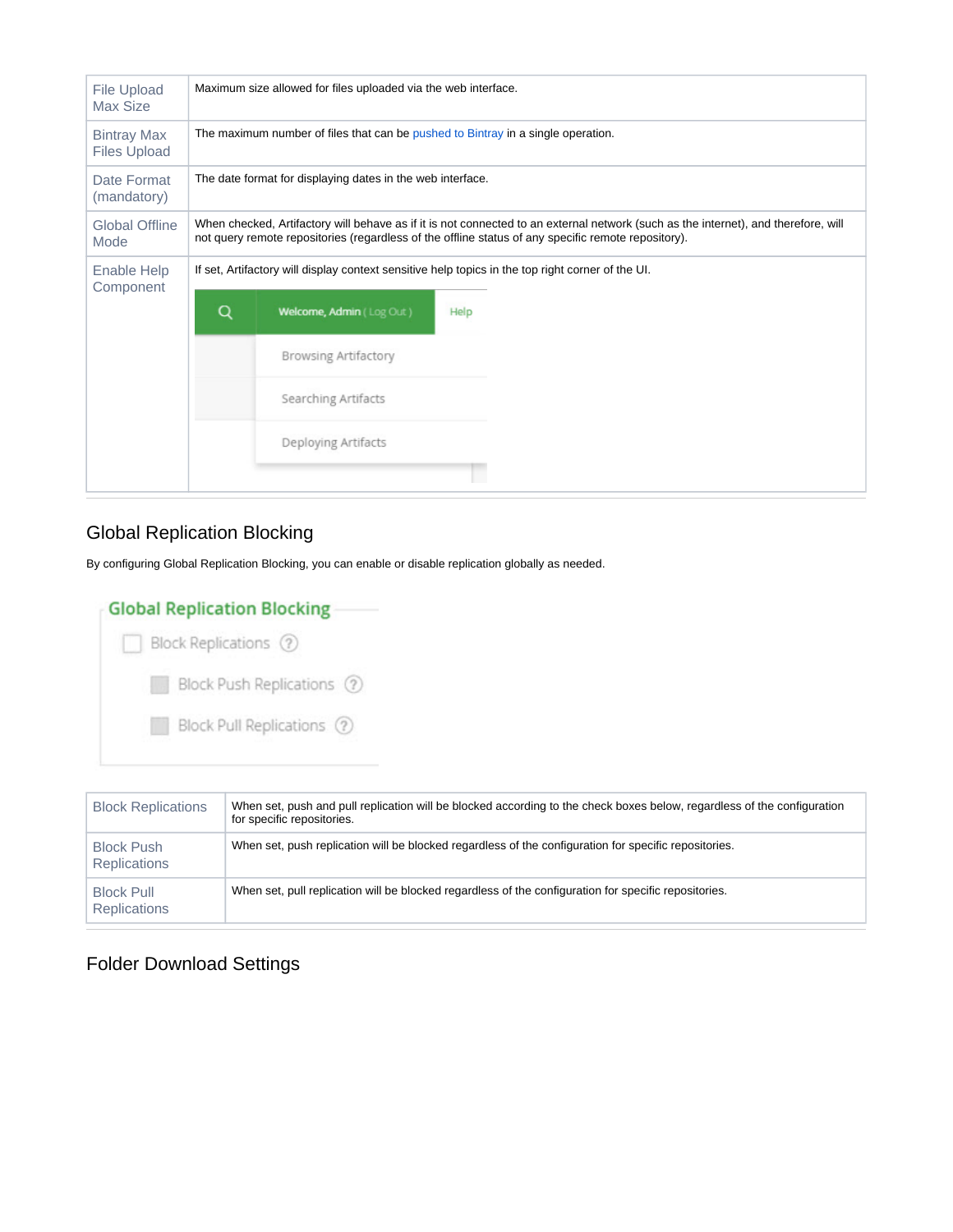#### **Folder Download Settings**

| V Enable Folder Download          |  |
|-----------------------------------|--|
| Max Size (?)                      |  |
| 1024                              |  |
| Max Number of Files (?)           |  |
| 5000                              |  |
| Max Parallel Folder Downloads (?) |  |
| 10                                |  |

| Enable Folder Download        | Must be set to enable folder download                                       |
|-------------------------------|-----------------------------------------------------------------------------|
| Max Size                      | The maximum size (in MB) of a folder that may be downloaded                 |
| Max Number of Files           | The maximum number artifacts that may be downloaded under one folder        |
| Max Parallel Folder Downloads | The maximum number of folder download requests that may be run concurrently |

### <span id="page-2-0"></span>Trash Can Settings

| <b>Trash Can Settings</b>   |  |
|-----------------------------|--|
| √ Enable Trash Can          |  |
| Retention Period (Days) (?) |  |
| 30                          |  |

|                         | Enable Trash Can   If set, trash can will be enabled and deleted items will be stored in the trash can for the specified retention period. |
|-------------------------|--------------------------------------------------------------------------------------------------------------------------------------------|
| <b>Retention Period</b> | The number of days to keep deleted items in the trash can before deleting permanently.                                                     |
| ' Empty Trash Can       | Click to delete all items currently in the trash can permanently.                                                                          |

# <span id="page-2-1"></span>Look and Feel Settings (Branding)

In the Look and Feel Settings you can configure Artifactory to present your company logo in the top left corner of the screen and customize the footer text.

You may either upload an image to be used locally, or reference a remote image URL.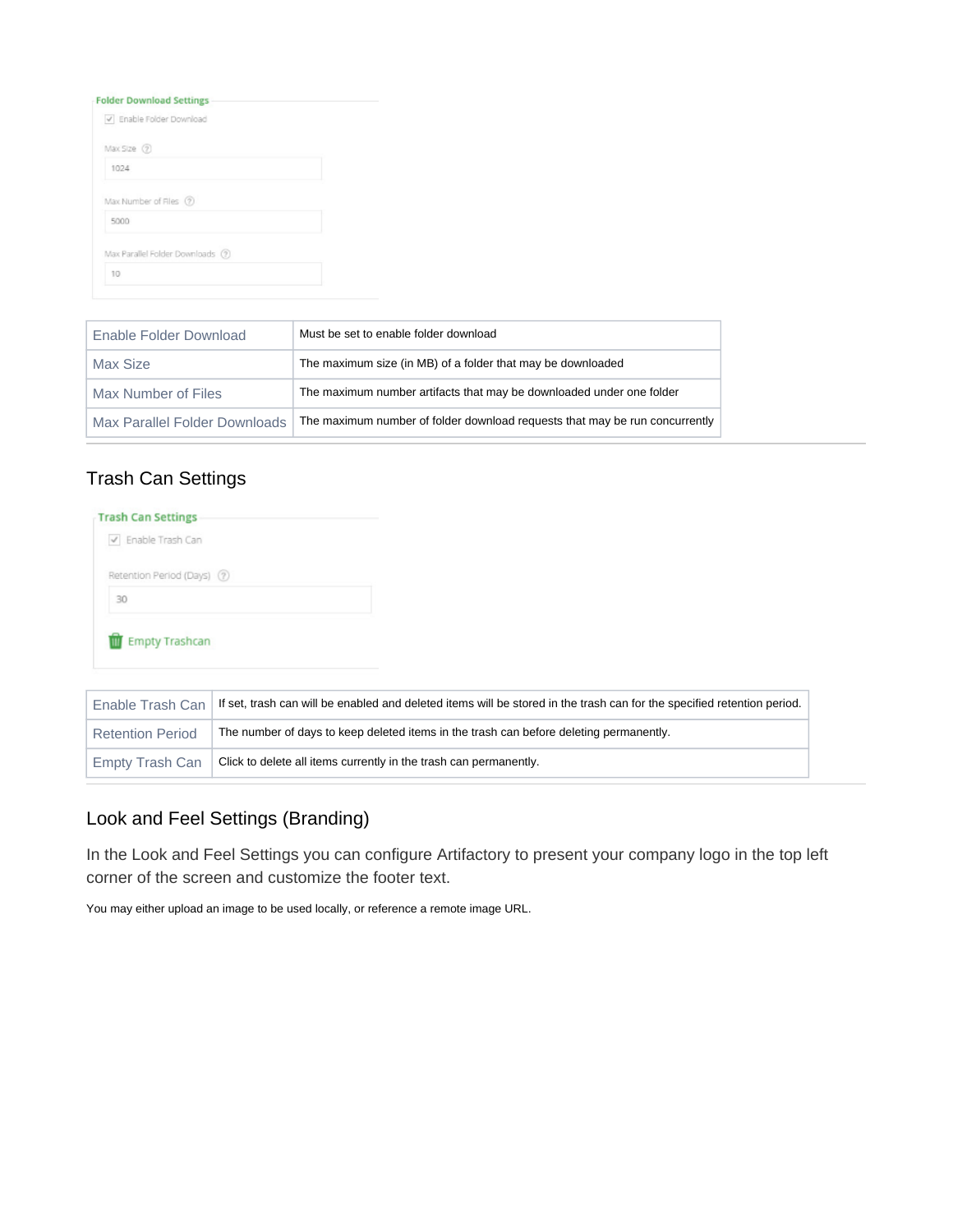| <b>Look and Feel Settings</b> |       |
|-------------------------------|-------|
| Upload from: File Url         |       |
| Logo File                     |       |
| Drop file here or Select File | Clear |

| <b>File</b> | If selected, upload your company logo image file.                                                   |  |  |  |
|-------------|-----------------------------------------------------------------------------------------------------|--|--|--|
|             | Logo file upload<br>The uploaded logo file is copied into the $ARTIFACTORY \_\_HOME/etc/ui$ folder. |  |  |  |
| URL         | If selected, specify the URL from which Artifactory should display your company logo                |  |  |  |

### <span id="page-3-0"></span>Custom Message

You can display a **Custom Message** at the top of Artifactory screens.

| <b>JFrog Artifactory</b> |                                                                                                             | <b>Welcome, Admin</b> (Log Out) Help |  |
|--------------------------|-------------------------------------------------------------------------------------------------------------|--------------------------------------|--|
|                          | Upgrade Notice: We have upgraded to Artifactory 4. Make sure all your repositories are single package type. |                                      |  |

To configure the custom message, in the **Admin** module, select **Configuration | General**.